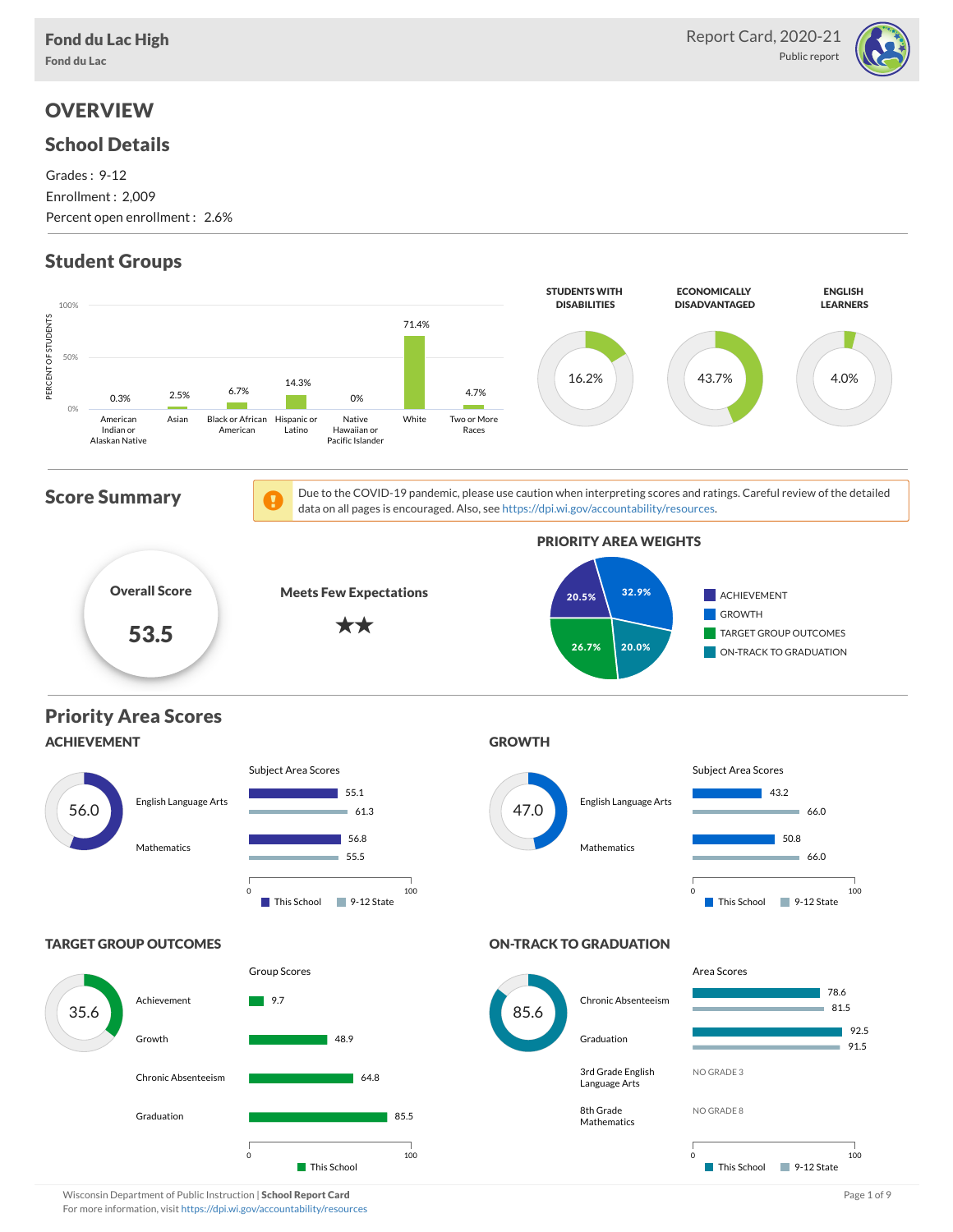

# ACHIEVEMENT

This priority area summarizes how this school's students performed on state assessments using a points-based proficiency system that gives partial credit for Basic test performance and extra credit for Advanced performance. The score is a multi-year average of English language arts and mathematics subscores.

### Priority Area Score



### Student Group Achievement, 2020-21 (for information only)

Group size is given in parentheses. Groups with fewer than 20 students are not displayed.

#### ENGLISH LANGUAGE ARTS

|                                   |               | Point change from<br>prior year |
|-----------------------------------|---------------|---------------------------------|
| Asian                             | 55.6<br>(36)  | 0.0                             |
| <b>Black or African American</b>  | 7.8<br>(64)   | $-7.9$                          |
| Hispanic or Latino                | 35.5<br>(173) | $-2.6$                          |
| White                             | 59.2<br>(934) | $-1.7$                          |
| Two or More Races                 | 41.4<br>(64)  | $\blacktriangle$ 0.1            |
| Economically<br>Disadvantaged     | (525)<br>34.8 | $-0.6$                          |
| English Learners                  | 14.5<br>(69)  | $-5.8$                          |
| <b>Students with Disabilities</b> | 8.8<br>(176)  | $-0.8$                          |
|                                   | $\circ$       | 100                             |

#### Asian (36) -9.4 Black or African American  $(65)$  6.9 6.9  $\bullet$  -7.8 Hispanic or Latino (174) -5.8 30.7 White  $(935)$   $58.8$   $\bullet$  -7.6 Two or More Races (64) -9.0 Economically Disadvantaged  $(527)$  29.6  $\bullet$  -6.8 English Learners  $(69)$   $10.9$ Students with Disabilities  $(178)$  11.0  $\bullet$  -0.4  $52.8$  $(65)$  6.9 58.8 39.8 29.6 0 100 Point change from prior year

### Performance Levels by Year

These graphs show school-wide percentages and group sizes of students performing at each level.

#### ENGLISH LANGUAGE ARTS



### **MATHEMATICS**

**MATHEMATICS** 



Wisconsin Department of Public Instruction | School Report Card Page 2 of 9 and 2 of 9 and 2 of 9 and 2 of 9 and 2 of 9 and 2 of 9 and 2 of 9 and 2 of 9 and 2 of 9 and 2 of 9 and 2 of 9 and 2 of 9 and 2 of 9 and 2 of 9 and

For more information, visit <https://dpi.wi.gov/accountability/resources>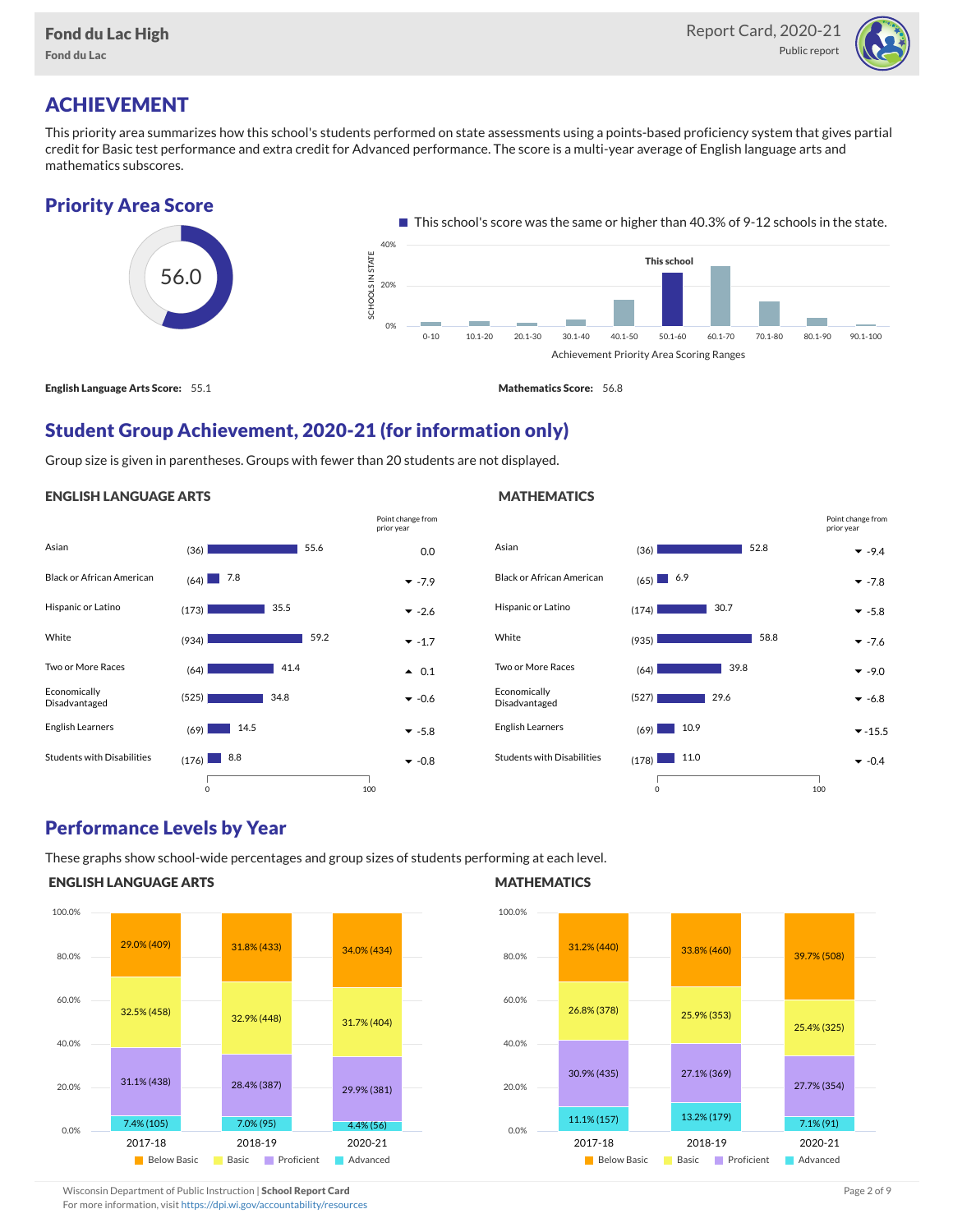

# ACHIEVEMENT - ADDITIONAL INFORMATION

The data on this page is for information only.

# Test Participation Rates, 2020-21

| <b>ENGLISH LANGUAGE ARTS</b> |                             | <b>MATHEMATICS</b>                          |                           |  |  |  |  |
|------------------------------|-----------------------------|---------------------------------------------|---------------------------|--|--|--|--|
| All students                 | Lowest-participating group: | All students<br>Lowest-participating group: |                           |  |  |  |  |
|                              | Black or African American   |                                             | Black or African American |  |  |  |  |
| 89.1%                        | 71.7%                       | 89.4%                                       | 73.6%                     |  |  |  |  |

### Student Group Performance Levels by Year

Groups with any full academic year students in tested grades are shown.

### ENGLISH LANGUAGE ARTS

|                                   |                  | 2017-18  |            |       |                |                   |          | 2018-19    |                 |                | 2020-21          |          |            |       |                    |
|-----------------------------------|------------------|----------|------------|-------|----------------|-------------------|----------|------------|-----------------|----------------|------------------|----------|------------|-------|--------------------|
|                                   | Tested<br>Total# | Advanced | Proficient | Basic | Below<br>Basic | Tested<br>Total # | Advanced | Proficient | Basi<br>$\circ$ | Below<br>Basic | Tested<br>Total# | Advanced | Proficient | Basic | <b>Below Basic</b> |
| All Students: 9-12 State          | 190,484          | 8.7%     | 34.2%      | 32.2% | 24.9%          | 190,984           | 8.3%     | 32.5%      | 32.2%           | 26.9%          | 167,122          | 6.8%     | 32.4%      | 34.4% | 26.4%              |
| <b>All Students</b>               | 1,410            | 7.4%     | 31.1%      | 32.5% | 29.0%          | 1,363             | 7.0%     | 28.4%      | 32.9%           | 31.8%          | 1,275            | 4.4%     | 29.9%      | 31.7% | 34.0%              |
| American Indian or Alaskan Native | $\angle 20$      | $\star$  | $\star$    | ٠     | $\star$        | $\angle 20$       | $\star$  | $\star$    | $\star$         | $\star$        | $\angle 20$      | $\star$  | $\star$    |       |                    |
| Asian                             | 40               | 10.0%    | 42.5%      | 30.0% | 17.5%          | 45                | 8.9%     | 26.7%      | 31.1%           | 33.3%          | 36               | 2.8%     | 30.6%      | 41.7% | 25.0%              |
| <b>Black or African American</b>  | 85               | 1.2%     | 5.9%       | 24.7% | 68.2%          | 70                | 0.0%     | 1.4%       | 28.6%           | 70.0%          | 64               | 0.0%     | $0.0\%$    | 15.6% | 84.4%              |
| Hispanic or Latino                | 151              | 4.0%     | 16.6%      | 39.7% | 39.7%          | 156               | 2.6%     | 15.4%      | 37.8%           | 44.2%          | 173              | 1.2%     | 15.6%      | 36.4% | 46.8%              |
| White                             | 1,096            | 8.3%     | 34.9%      | 32.4% | 24.4%          | 1,049             | 8.0%     | 32.4%      | 33.0%           | 26.6%          | 934              | 5.6%     | 35.1%      | 31.5% | 27.8%              |
| Two or More Races                 | 31               | 9.7%     | 19.4%      | 29.0% | 41.9%          | 40                | 5.0%     | 22.5%      | 22.5%           | 50.0%          | 64               | 1.6%     | 23.4%      | 31.3% | 43.8%              |
| <b>Economically Disadvantaged</b> | 520              | 2.9%     | 17.7%      | 30.6% | 48.8%          | 531               | 2.4%     | 16.0%      | 31.5%           | 50.1%          | 525              | 1.3%     | 17.3%      | 30.9% | 50.5%              |
| <b>English Learners</b>           | 82               | 0.0%     | 4.9%       | 40.2% | 54.9%          | 91                | 0.0%     | 4.4%       | 31.9%           | 63.7%          | 69               | 0.0%     | 4.3%       | 20.3% | 75.4%              |
| <b>Students with Disabilities</b> | 208              | 1.4%     | 4.3%       | 14.9% | 79.3%          | 188               | 0.0%     | 2.7%       | 13.8%           | 83.5%          | 176              | $0.0\%$  | 2.3%       | 13.1% | 84.7%              |

### **MATHEMATICS**

| 2017-18                           |                  |           |            |       |                |                  |          | 2018-19    |         |                | 2020-21          |          |            |       |                    |
|-----------------------------------|------------------|-----------|------------|-------|----------------|------------------|----------|------------|---------|----------------|------------------|----------|------------|-------|--------------------|
|                                   | Tested<br>Total# | Advanced  | Proficient | Basic | Below<br>Basic | Tested<br>Total# | Advanced | Proficient | Basic   | Below<br>Basic | Tested<br>Total# | Advanced | Proficient | Basic | <b>Below Basic</b> |
| All Students: 9-12 State          | 190,833          | 9.9%      | 29.3%      | 29.0% | 31.8%          | 191,249          | 9.7%     | 27.8%      | 28.6%   | 33.9%          | 167,297          | 6.2%     | 27.7%      | 29.8% | 36.3%              |
| <b>All Students</b>               | 1,410            | 11.1%     | 30.9%      | 26.8% | 31.2%          | 1,361            | 13.2%    | 27.1%      | 25.9%   | 33.8%          | 1,278            | 7.1%     | 27.7%      | 25.4% | 39.7%              |
| American Indian or Alaskan Native | $\overline{20}$  | $\ddot{}$ | $\star$    | ٠     | $\star$        | $\sim 20$        | $\star$  | $\star$    | $\star$ | $\star$        | $\angle 20$      | $\star$  | $\star$    |       |                    |
| Asian                             | 40               | 7.5%      | 42.5%      | 27.5% | 22.5%          | 45               | 8.9%     | 28.9%      | 40.0%   | 22.2%          | 36               | 5.6%     | 33.3%      | 22.2% | 38.9%              |
| <b>Black or African American</b>  | 85               | 1.2%      | 9.4%       | 20.0% | 69.4%          | 68               | 0.0%     | 4.4%       | 20.6%   | 75.0%          | 65               | 0.0%     | 3.1%       | 7.7%  | 89.2%              |
| Hispanic or Latino                | 151              | 4.0%      | 19.9%      | 29.1% | 47.0%          | 156              | 6.4%     | 12.2%      | 29.5%   | 51.9%          | 174              | 0.6%     | 17.2%      | 25.3% | 56.9%              |
| White                             | 1,096            | 13.1%     | 34.4%      | 26.5% | 26.0%          | 1,049            | 15.2%    | 31.2%      | 25.0%   | 28.7%          | 935              | 9.2%     | 31.4%      | 27.1% | 32.3%              |
| Two or More Races                 | 31               | 6.5%      | 3.2%       | 48.4% | 41.9%          | 40               | 10.0%    | 17.5%      | 32.5%   | 40.0%          | 64               | 3.1%     | 25.0%      | 20.3% | 51.6%              |
| <b>Economically Disadvantaged</b> | 520              | 4.8%      | 18.5%      | 25.6% | 51.2%          | 529              | 4.2%     | 16.1%      | 28.2%   | 51.6%          | 527              | 2.1%     | 14.4%      | 24.1% | 59.4%              |
| <b>English Learners</b>           | 82               | 1.2%      | 11.0%      | 30.5% | 57.3%          | 91               | 0.0%     | 11.0%      | 30.8%   | 58.2%          | 69               | 0.0%     | 2.9%       | 15.9% | 81.2%              |
| <b>Students with Disabilities</b> | 208              | 1.0%      | 6.3%       | 13.9% | 78.8%          | 188              | 1.1%     | 4.3%       | 11.2%   | 83.5%          | 178              | 0.6%     | 2.8%       | 14.6% | 82.0%              |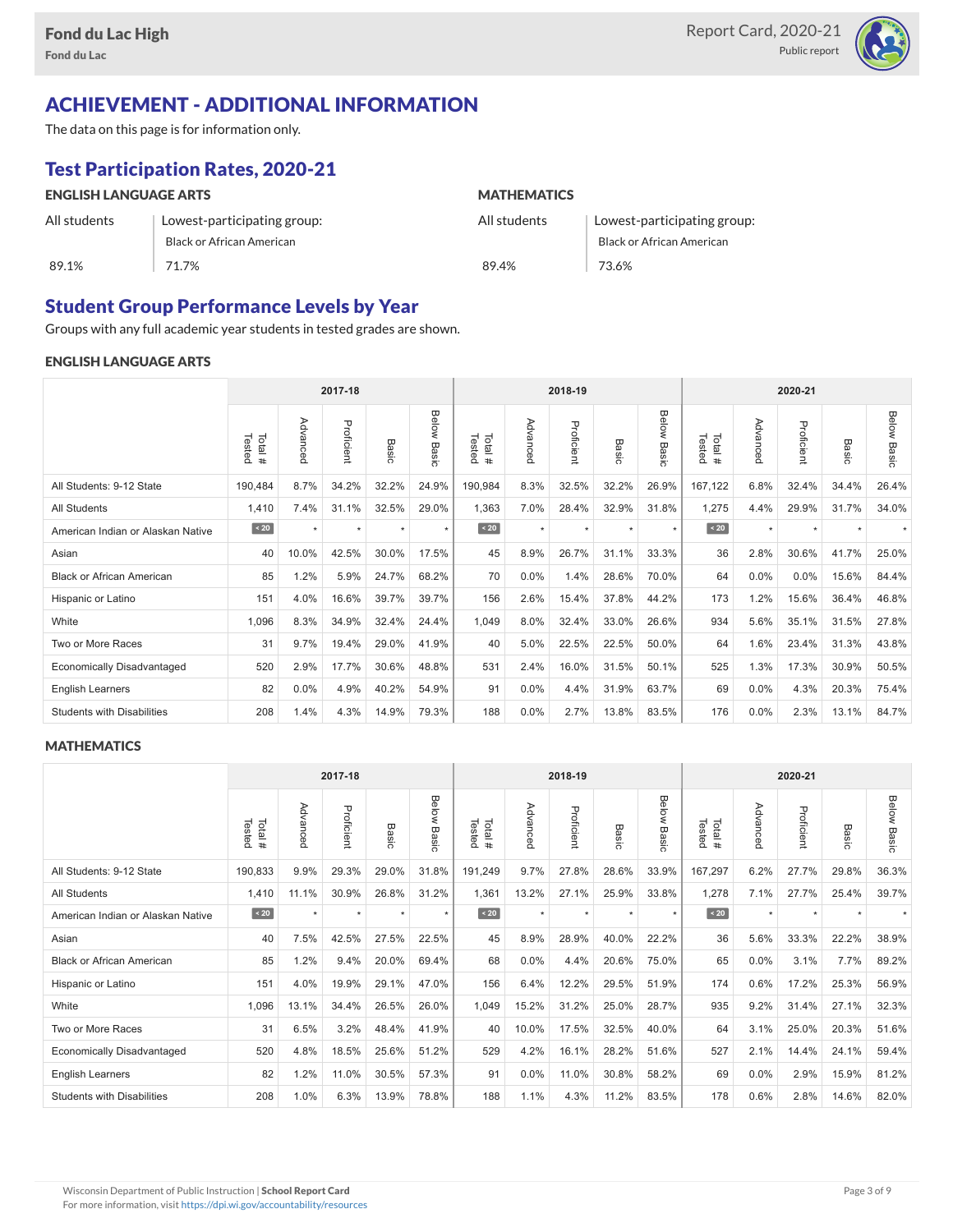

## **GROWTH**

This priority area measures year-to-year student progress on statewide tests. It uses a value-added model that seeks to control for circumstances beyond the influence of educators. A high value-added score means that on average students in the school are progressing more quickly than other, similar students. Growth is scored from 0 to 100 to match the other priority areas and is a conversion from the roughly 0 to 6 value-added score.



## Student Group Value-Added (for information only)

Value-added scores cover an approximately 0-6 range. Higher scores mean greater positive impact. A score of 3.0 is average. Group size is shown in parentheses. Groups with fewer than 20 students are not displayed. Shaded boxes indicate higher-than-average scores.

#### ENGLISH LANGUAGE ARTS

#### **MATHEMATICS**

| All Students                            | (1, 160) | 1.8                    |     | All Students                            | (1,217)  | 2.2                          |
|-----------------------------------------|----------|------------------------|-----|-----------------------------------------|----------|------------------------------|
| Asian                                   | (33)     | $\boxed{1.9}$          |     | Asian                                   | (35)     | 2.3                          |
| <b>Black or African</b><br>American     | (49)     | 1.6                    |     | <b>Black or African</b><br>American     | (58)     | $\left[\frac{1.7}{2}\right]$ |
| Hispanic or Latino                      | (153)    | 1.6                    |     | Hispanic or Latino                      | (158)    | 1.7                          |
| White                                   | (866)    | 1.8                    |     | White                                   | (904)    | 2.3                          |
| Two or More Races                       | (56)     | $\boxed{1.7}$          |     | Two or More Races                       | (59)     | $2.2$                        |
| Economically<br>Disadvantaged           | (457)    | $\boxed{1.5}$          |     | Economically<br>Disadvantaged           | (492)    | $\boxed{1.9}$                |
| Not Economically<br>Disadvantaged       | (703)    | 2.0                    |     | Not Economically<br>Disadvantaged       | (725)    | 2.4                          |
| <b>English Learners</b>                 | (48)     | $\boxed{1.2}$          |     | <b>English Learners</b>                 | (52)     | 1.9                          |
| <b>English Proficient</b>               | (1, 112) | 1.8                    |     | <b>English Proficient</b>               | (1, 165) | $2.2$                        |
| Students with<br><b>Disabilities</b>    | (141)    | $1.4$                  |     | Students with<br><b>Disabilities</b>    | (168)    | $2.2$                        |
| Students without<br><b>Disabilities</b> | (1,019)  | $\boxed{1.9}$          |     | Students without<br><b>Disabilities</b> | (1,049)  | $2.2$                        |
| Proficient Last Year                    | (511)    | $\boxed{\mathbf{1.7}}$ |     | Proficient Last Year                    | (588)    | 2.4                          |
| Not Proficient Last Year                | (649)    | 1.9                    |     | Not Proficient Last Year                | (629)    | 1.9                          |
|                                         | $\circ$  | 3.0                    | 6.0 |                                         | $\circ$  | 3.0                          |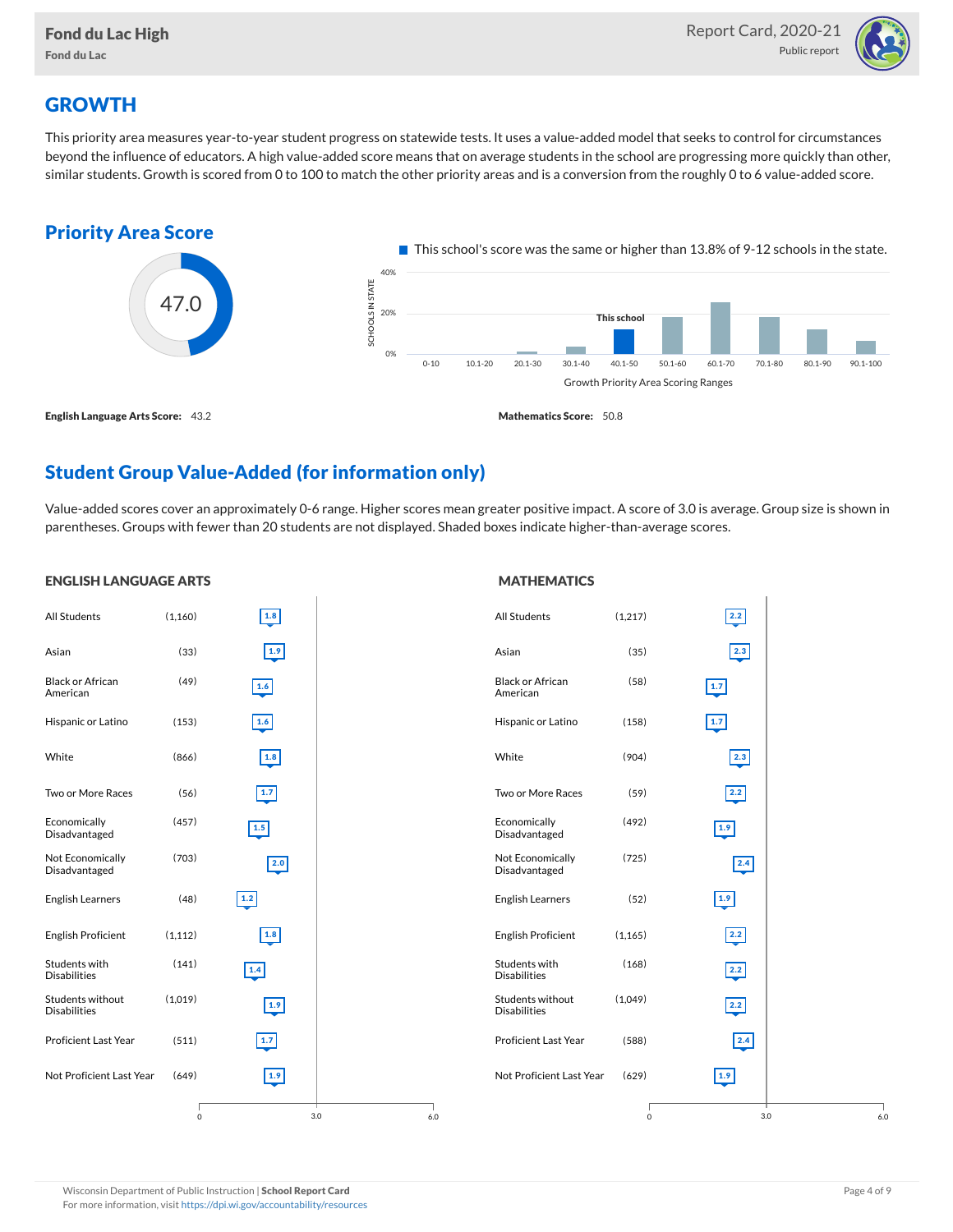

# TARGET GROUP OUTCOMES

This priority area examines outcomes for students with the lowest test scores — the Target Group. It is designed to promote equity by helping schools focus on learners who need the most support while also improving outcomes for all students. The priority area score combines component scores for achievement, growth, chronic absenteeism, and attendance or graduation rate. Data are not displayed when target groups have fewer than 20 students.



0 100

0 100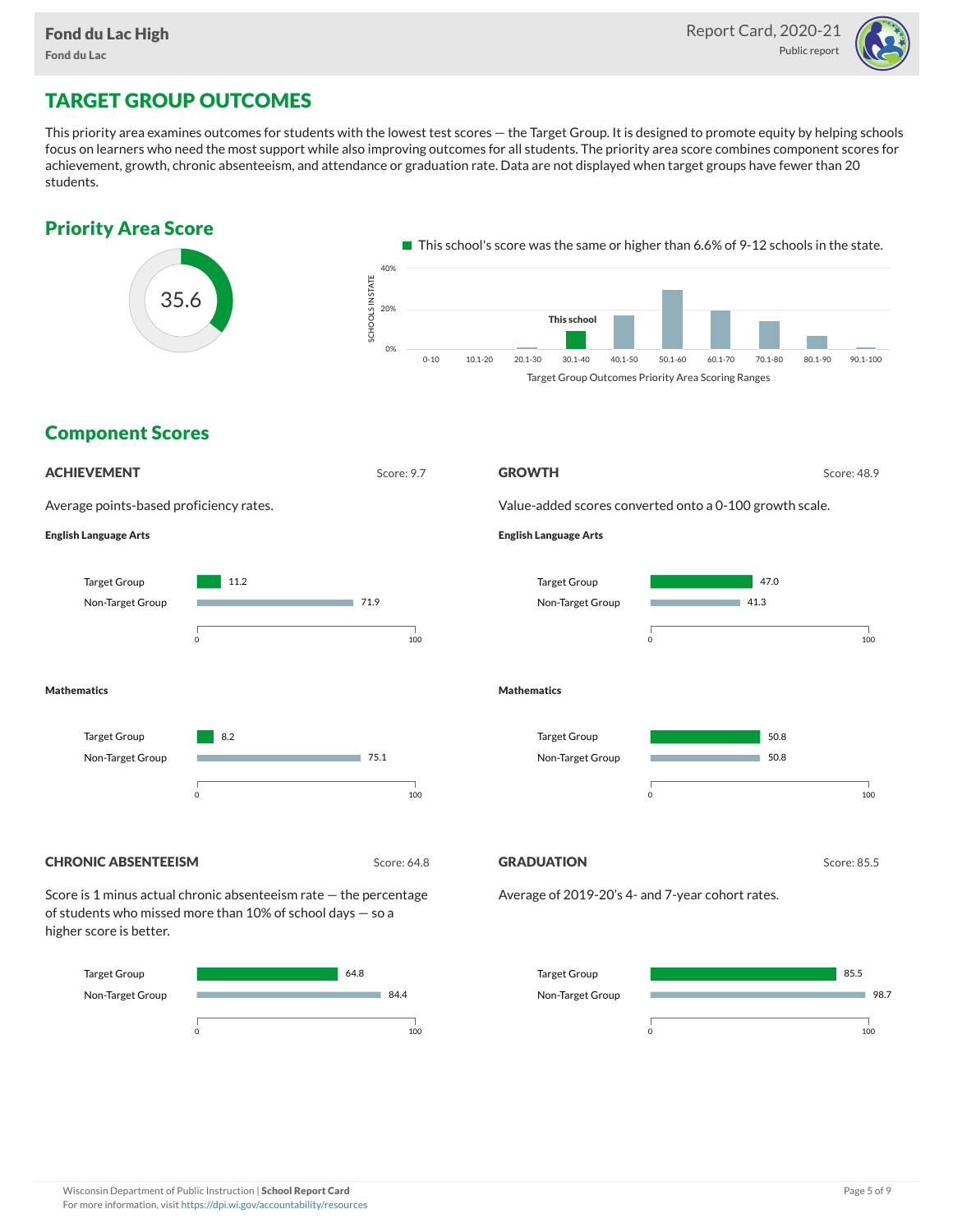

# ON-TRACK TO GRADUATION

This priority area indicates how successfully students are progressing toward completing their K-12 education. The score combines component scores for measures of student engagement and achievement.



### Component Scores

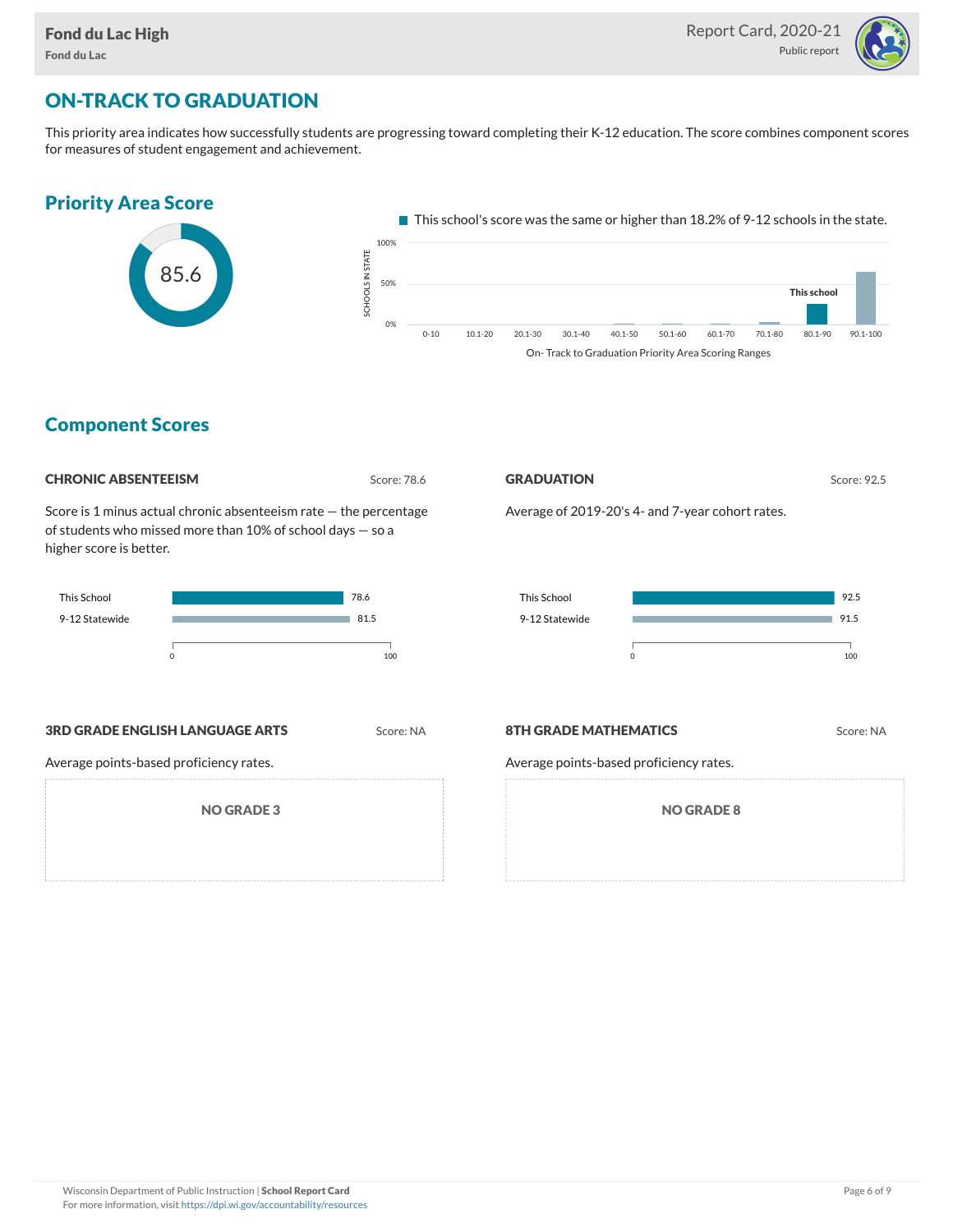

# ON-TRACK TO GRADUATION - ADDITIONAL INFORMATION

This page provides additional detail about chronic absenteeism and graduation and is for information only.

## Student Group Chronic Absenteeism Rates, Single-Year

|                                     | 2017-18   |         | 2018-19         |           | 2019-20     |           |  |  |
|-------------------------------------|-----------|---------|-----------------|-----------|-------------|-----------|--|--|
|                                     | Students  | Rate    | <b>Students</b> | Rate      | Students    | Rate      |  |  |
| All Students: 9-12 State            | 265,727   | 18.9%   | 265,360         | 18.9%     | 264,745     | 17.9%     |  |  |
| All Students                        | 2,007     | 30.7%   | 1,907           | 22.7%     | 1,941       | 13.8%     |  |  |
| American Indian or Alaskan Native   | $\sim 20$ | $\star$ | $\sim 20$       | $\star$   | $\sim 20$   |           |  |  |
| Asian                               | 54        | 11.1%   | 62              | 8.1%      | 55          | 3.6%      |  |  |
| <b>Black or African American</b>    | 121       | 68.6%   | 95              | 41.1%     | 117         | 35.0%     |  |  |
| Hispanic or Latino                  | 202       | 35.1%   | 236             | 30.9%     | 252         | 21.4%     |  |  |
| Native Hawaiian or Pacific Islander | $\sim 20$ | $\star$ | $\mathbf 0$     | <b>NA</b> | $\mathbf 0$ | <b>NA</b> |  |  |
| White                               | 1,568     | 27.0%   | 1,429           | 20.0%     | 1,436       | 10.8%     |  |  |
| Two or More Races                   | 50        | 52.0%   | 81              | 32.1%     | 77          | 19.5%     |  |  |
| <b>Economically Disadvantaged</b>   | 758       | 45.8%   | 741             | 34.5%     | 768         | 25.7%     |  |  |
| <b>English Learners</b>             | 106       | 26.4%   | 120             | 27.5%     | 117         | 23.1%     |  |  |
| <b>Students with Disabilities</b>   | 328       | 38.4%   | 290             | 27.9%     | 298         | 18.8%     |  |  |

## Student Group Graduation Rates

This table shows for each of two cohorts the percentage of students starting high school together who graduated by 2019-20. The four-year rate pertains to students who started high school four years earlier, and the seven-year rate pertains to students who started seven years earlier.

|                                   |                    | Four-year cohort graduation rate |         | Seven-year cohort graduation rate |           |           |  |  |  |
|-----------------------------------|--------------------|----------------------------------|---------|-----------------------------------|-----------|-----------|--|--|--|
|                                   | Students in cohort | Graduates                        | Rate    | Students in cohort                | Graduates | Rate      |  |  |  |
| All Students: 9-12 State          | 66,987             | 60,500                           | 90.3%   | 65,509                            | 60,787    | 92.8%     |  |  |  |
| <b>All Students</b>               | 496                | 464                              | 93.5%   | 531                               | 486       | 91.5%     |  |  |  |
| American Indian or Alaskan Native | $\sim 20$          | $\star$                          | $\star$ | 0                                 | <b>NA</b> | <b>NA</b> |  |  |  |
| Asian                             | $\angle 20$        | $\star$                          | $\star$ | 22                                | 21        | 95.5%     |  |  |  |
| <b>Black or African American</b>  | 28                 | 22                               | 78.6%   | 21                                | 15        | 71.4%     |  |  |  |
| Hispanic or Latino                | 57                 | 53                               | 93.0%   | 50                                | 45        | 90.0%     |  |  |  |
| White                             | 372                | 353                              | 94.9%   | 427                               | 394       | 92.3%     |  |  |  |
| Two or More Races                 | 20                 | 17                               | 85.0%   | $\angle 20$                       | $\star$   |           |  |  |  |
| <b>Economically Disadvantaged</b> | 174                | 156                              | 89.7%   | 147                               | 128       | 87.1%     |  |  |  |
| English Learners                  | 31                 | 26                               | 83.9%   | 24                                | 23        | 95.8%     |  |  |  |
| <b>Students with Disabilities</b> | 74                 | 56                               | 75.7%   | 39                                | 29        | 74.4%     |  |  |  |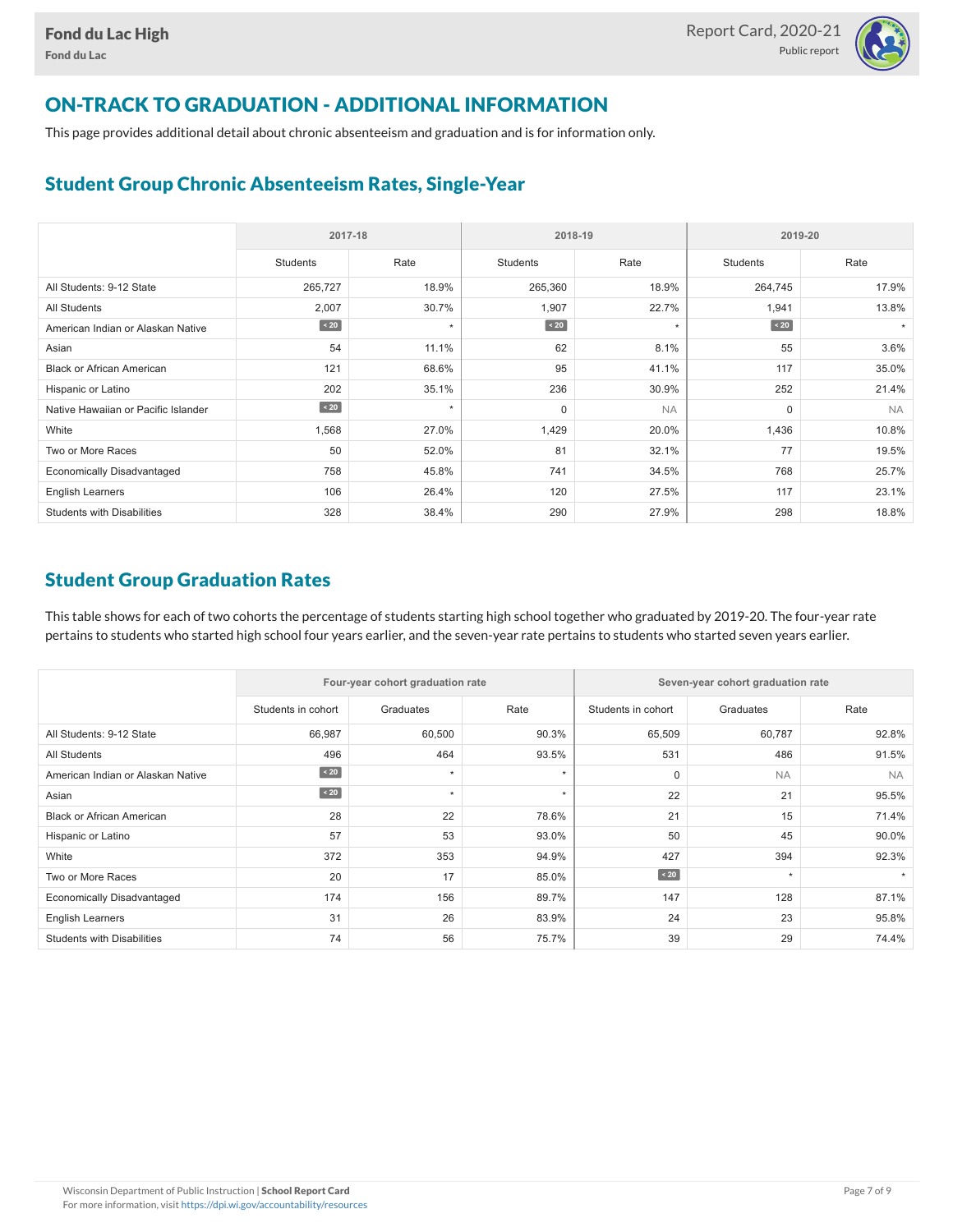

# POSTSECONDARY PREPARATION, 2019-20

Section 115.385 (d)1.-5., Wis. Stat., requires report cards to include data on pupil participation in various postsecondary preparation opportunities. All data are for grades 9-12. This is for information only and does not affect scores. Course and program data are reported by schools and districts to DPI, and this is the first time these data are included on report cards. Please use caution when interpreting these data. Asterisks replace all-student participation data if the school enrolled fewer than 20 students.

## Participation by Type of Postsecondary Preparation

| <b>ADVANCED COURSES</b>                                                      |                             | <b>DUAL ENROLLMENT</b>                          |                             | <b>INDUSTRY-RECOGNIZED</b><br><b>CREDENTIALS</b> |                                                                    | <b>WORK-BASED LEARNING</b> |                                                               |  |
|------------------------------------------------------------------------------|-----------------------------|-------------------------------------------------|-----------------------------|--------------------------------------------------|--------------------------------------------------------------------|----------------------------|---------------------------------------------------------------|--|
| School                                                                       | State                       | School                                          | State                       | School                                           | State                                                              | School                     | State                                                         |  |
| 20.8%                                                                        | 19.2%                       | 26.6%                                           | 17.8%                       | 2.9%                                             | 1.4%                                                               | 3.0%                       | 2.4%                                                          |  |
| 426 students successfully<br>completed at least one<br>Advanced Placement or |                             | 544 students successfully<br>enrollment course. | completed at least one dual |                                                  | 59 students earned at least one<br>industry-recognized credential. |                            | 61 students participated in a<br>work-based learning program. |  |
|                                                                              | International Baccalaureate |                                                 |                             |                                                  |                                                                    |                            |                                                               |  |

## Student Group Participation

course.

This table compares the percentages of students in the school participating in different types of postsecondary preparation opportunities with the percentages for the state. All groups present in the school are shown. Total student enrollments are given for reference.

|                                   | <b>Total # Enrolled</b> |              | <b>Advanced Courses</b> |              | <b>Dual Enrollment</b> |              | Industry-Recognized<br><b>Credentials</b> |              | <b>Work-Based Learning</b> |              |
|-----------------------------------|-------------------------|--------------|-------------------------|--------------|------------------------|--------------|-------------------------------------------|--------------|----------------------------|--------------|
|                                   | School                  | <b>State</b> | School                  | <b>State</b> | School                 | <b>State</b> | School                                    | <b>State</b> | School                     | <b>State</b> |
| American Indian or Alaskan Native | $\leq$ 20               | 3,044        | $\star$                 | 7.7%         | $\star$                | 12.3%        |                                           | 0.5%         | $\star$                    | 0.9%         |
| Asian                             | 57                      | 10,028       | 22.8%                   | 27.3%        | 26.3%                  | 17.9%        | 5.3%                                      | 1.1%         | 7.0%                       | 1.4%         |
| <b>Black or African American</b>  | 126                     | 24,232       | $0.0\%$                 | 11.5%        | 11.9%                  | 9.9%         | $0.0\%$                                   | 0.3%         | $0.0\%$                    | 0.8%         |
| Hispanic or Latino                | 274                     | 31,812       | 15.3%                   | 14.7%        | 23.4%                  | 14.1%        | 1.1%                                      | 0.9%         | 2.6%                       | 1.4%         |
| White                             | 1,496                   | 188,332      | 24.1%                   | 20.8%        | 29.1%                  | 19.7%        | 3.2%                                      | 1.6%         | 3.2%                       | 2.8%         |
| Two or More Races                 | 88                      | 9,226        | 12.5%                   | 16.1%        | 14.8%                  | 13.3%        | 5.7%                                      | 1.1%         | 2.3%                       | 1.4%         |
| <b>Economically Disadvantaged</b> | 826                     | 97,617       | 8.2%                    | 11.0%        | 17.8%                  | 13.7%        | 1.2%                                      | 0.8%         | 0.8%                       | 1.7%         |
| <b>English Learners</b>           | 130                     | 13,412       | 3.8%                    | 8.7%         | 15.4%                  | 14.1%        | $0.0\%$                                   | 0.5%         | 1.5%                       | 1.3%         |
| <b>Students with Disabilities</b> | 316                     | 34,473       | 2.2%                    | 2.9%         | 8.2%                   | 10.2%        | 0.6%                                      | 0.5%         | 0.9%                       | 1.4%         |